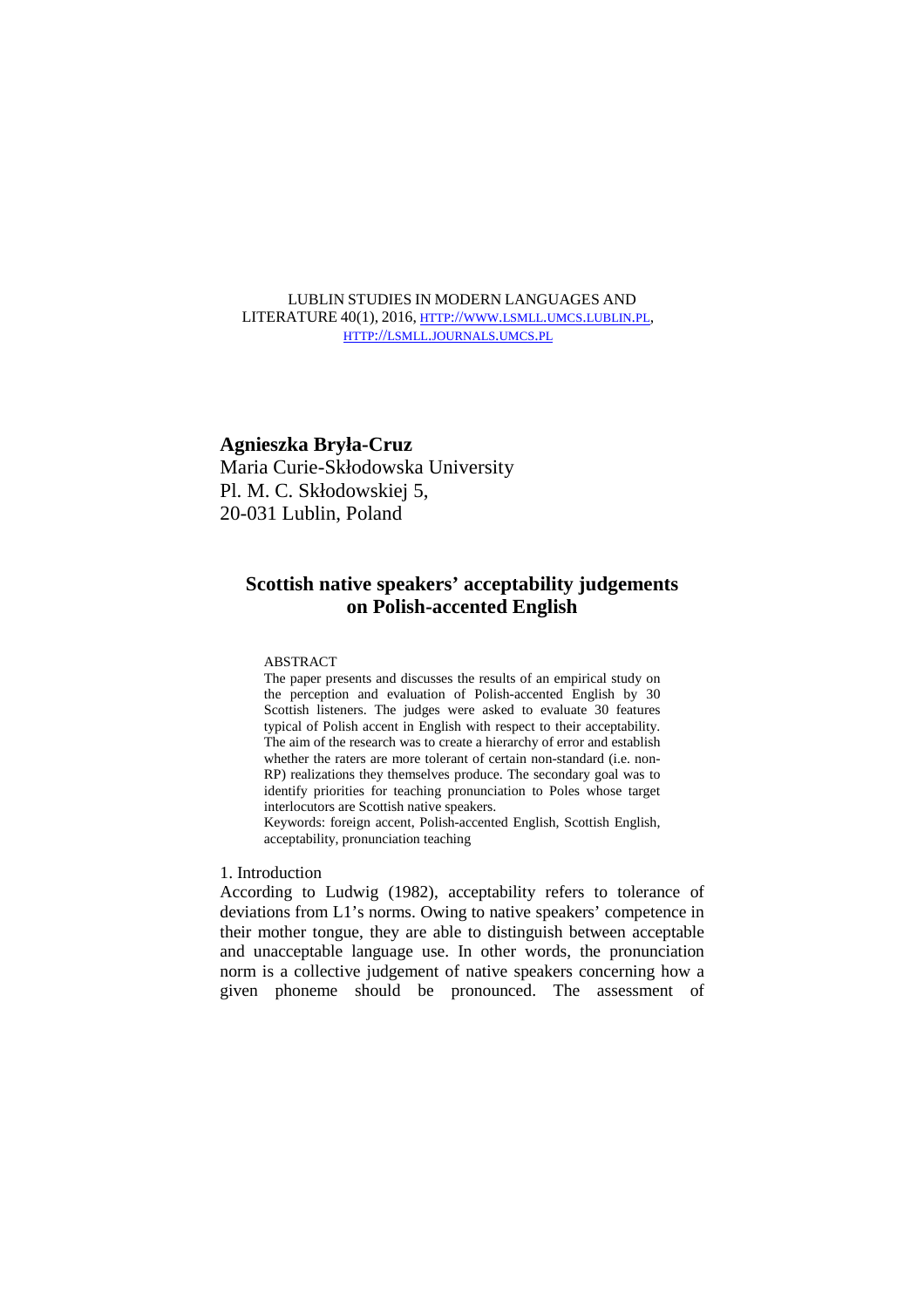acceptability can be influenced by the norms adopted by a given speech community (Ludwig, 1982), which suggests that different groups of native speakers may respond differently to certain nonnative realizations.

 Therefore, researchers have tried to investigate how English native speakers representing different regional varieties evaluate mispronunciations of non-native speakers. The aim of such studies has been to establish a hierarchy of error and select those aspects of L2 pronunciation which should be given special attention during phonetic training of foreign language learners. The experiments reported by Johansson (1975), van den Doel (2008), Kirkova-Naskova (2010) vindicate the assumption that the notion of what is correct or incorrect in foreign-accented speech can be relative as it is largely dependent on the native speaker's linguistic background. Features of non-native speech also found in a listener's own accent tend to be evaluated more leniently following a principle of familiarity according to which people develop more positive attitudes towards things they can identify with (Dalton-Puffer, Kaltenboeck & Smit, 1997; Young, 2003). For this reason, if native speaker judgments of foreign accents are determined by the accent of the raters, this will imply that there is no such thing as a universal norm. Such assertion will consequently have important pedagogical implications since, as Bayley (2002:289) notices, "acquisition needs to be judged not in terms of the standard language but in terms of the varieties with which learners are in most frequent contact."

 The present study is concerned with the perception of Polishaccented English by Scottish listeners. The choice of this particular group of English native speakers is motivated by the fact that they have become target interlocutors for a great many Poles who have emigrated to Scotland over the last decade. The main goal of the study is to create a hierarchy of errors and investigate to what extent accent similarity influences the evaluation of Polish English. The listeners use a regional variety of English, which shares some features with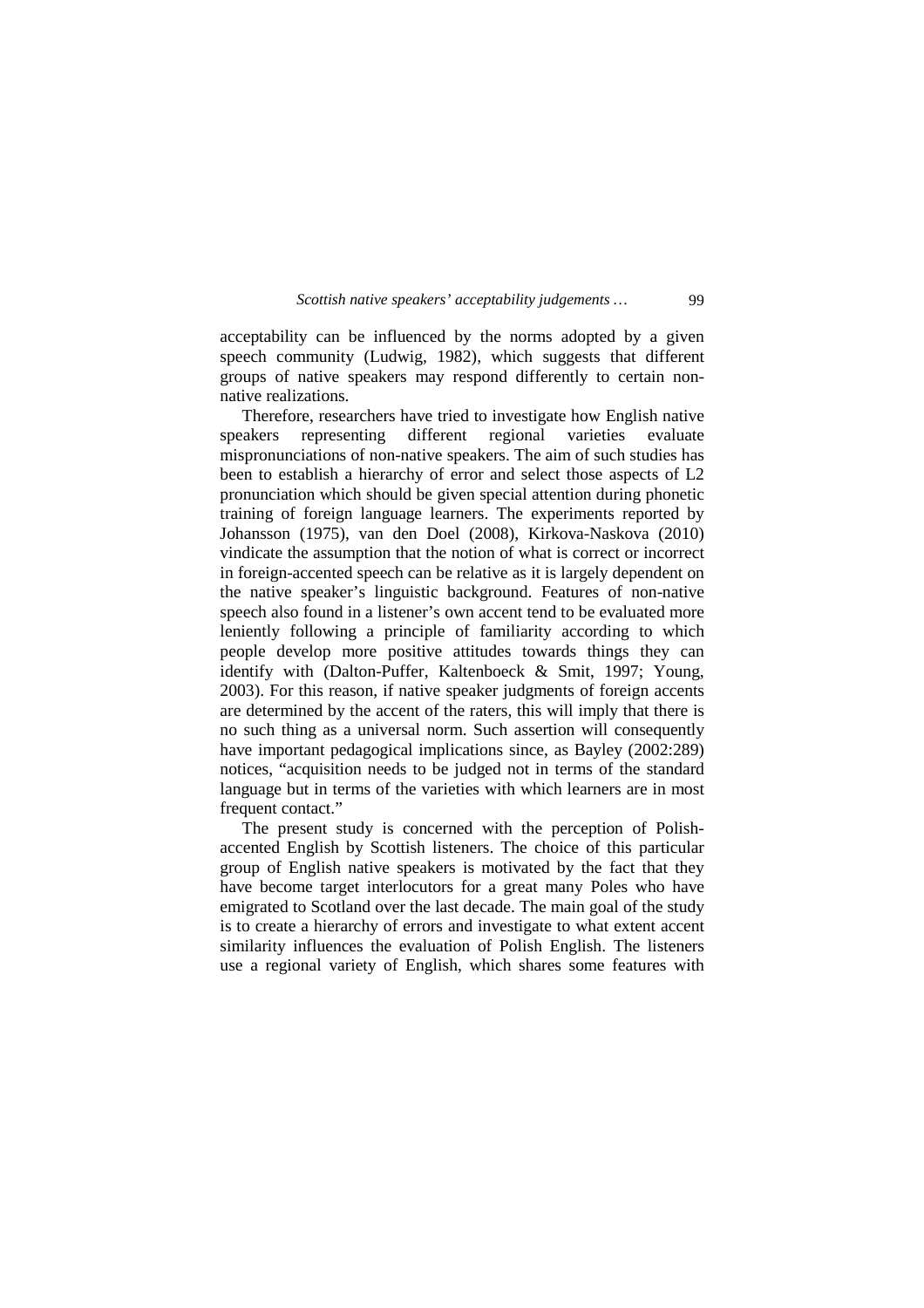Polish English. It is thus our aim to see how these departures from standard spoken  $English<sup>1</sup>$  are treated in this context.

## 2. Method

2.1. Participants and setting

The study was conducted in Glasgow and involved 30 Scottish listeners (16 females and 14 males). Their age-span was between 20 and 50, with a vast majority (78%) aged 22-37. All the participants referred to their own accent as "Scottish." At this point it should be specified what is meant by this term since, as observed by Stuart-Smith (2004:47), "defining the term 'Scottish English' is difficult." Aitken (1984:112) describes Scottish English as a "bipolar linguistic continuum" stretching between broad Scots and Standard Scottish English. Increasingly, Scots (typically used by working class) is becoming restricted to exchanges between friends and family while in more formal settings Standard Scottish English (characteristic of educated middle class speakers) is used. In the present paper the variety spoken by the judges will be referred to as "Scottish English" and, on the basis of self-reports, it will be assumed that they speak both Standard Scottish English and non-standard dialects.

## 2.2. Instrument

1

The listeners were presented with a list of 30 words (Appendix 1) containing mispronunciations typical of Polish-accented English. The selection of errors was primarily based on a number of comparative analyses of English and Polish phonetics (Sobkowiak, 1996; Szpyra-Kozłowska, 2003; Nowacka, 2003, Śpiewak & Gołębiewska, 2001) and on a manual of pronunciation for Polish learners of English (Szpyra & Sobkowiak, 1995) that provide extensive descriptions of most typical errors made by Poles. The chosen aspects of English are

<sup>&</sup>lt;sup>1</sup> Standard spoken English is understood as the "variety which is normally taught in schools to non-native speakers learning the language" (Trudgill, 1974:17). In Poland, Received Pronunciation (hence RP) has traditionally been chosen as a model for teaching pronunciation (due to geographical proximity and the prestige it used to enjoy). Therefore, in the present paper RP is equivalent to standard pronunciation.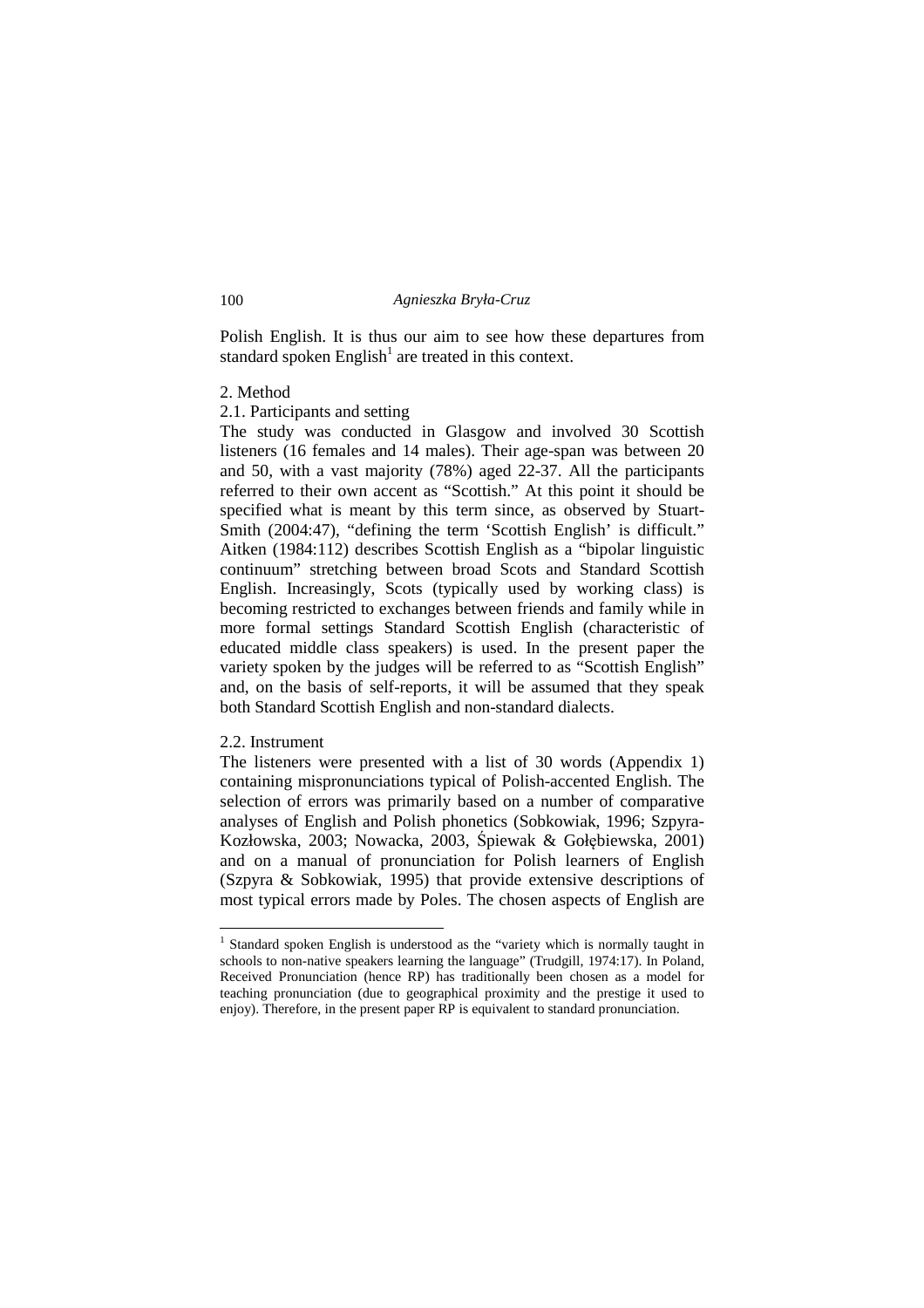commonly regarded as problematic for Polish speakers. The experiment conducted by the author (Bryła, 2008), based on the analysis of speech samples of various European speakers, pointed to certain recurrent substitutions and mistakes made by Polish participants which have been taken into account in the present study as well. Moreover, empirical studies on error gravity have shown that these typical erroneous renditions might impair intelligibility and contribute to a Polish accent in English (Szpyra-Kozłowska, 2005; Nowacka, 2008; Scheuer, 2003). Last but not least, the choice of the tokens was also motivated by the author's intuitive and experiencesupported judgments formulated daily over 9 years of her work as an academic teacher, during which time she has interacted in English with thousands of students (with majors in English and Applied Linguistics) of both public and private universities of Lublin.

 The features of Polish English which were examined included both segmental and suprasegmental inaccuracies and spelling-based errors. The wide range of analysed problems constitutes an asset since the majority of the previous studies on the perception of Polish-accented English were confined to segmental aspects only, which was mainly due to methodological difficulties.

 The table below lists the tokens which the listeners were asked to evaluate for their acceptability. In the recording the order of these items has been changed to avoid the consecutive appearance of the same type of error (e.g.  $/t$  and  $/t$ :/) so that the listeners do not allocate the same score automatically.

| feature  | carrier word | speaker's     | type of deviation from RP                 |  |
|----------|--------------|---------------|-------------------------------------------|--|
|          |              | pronunciation | analysed in the present study             |  |
| /ı/      | live         | $\Lambda$ if/ | substitution of $\frac{1}{v}$ with Polish |  |
|          |              |               | /i/                                       |  |
| $/ii$ :/ | peace        | $/p$ is/      | substitution of $/i$ :/<br>with           |  |
|          |              |               | Polish $/i$                               |  |
| /æ/      | flat         | /flɛt/        | substitution of $\alpha$<br>with          |  |
|          |              |               | Polish $\frac{\varepsilon}{\varepsilon}$  |  |
| $\Delta$ | front        | /front/       | substitution of<br>with                   |  |

Table 1. The phonetic aspects analysed in the study.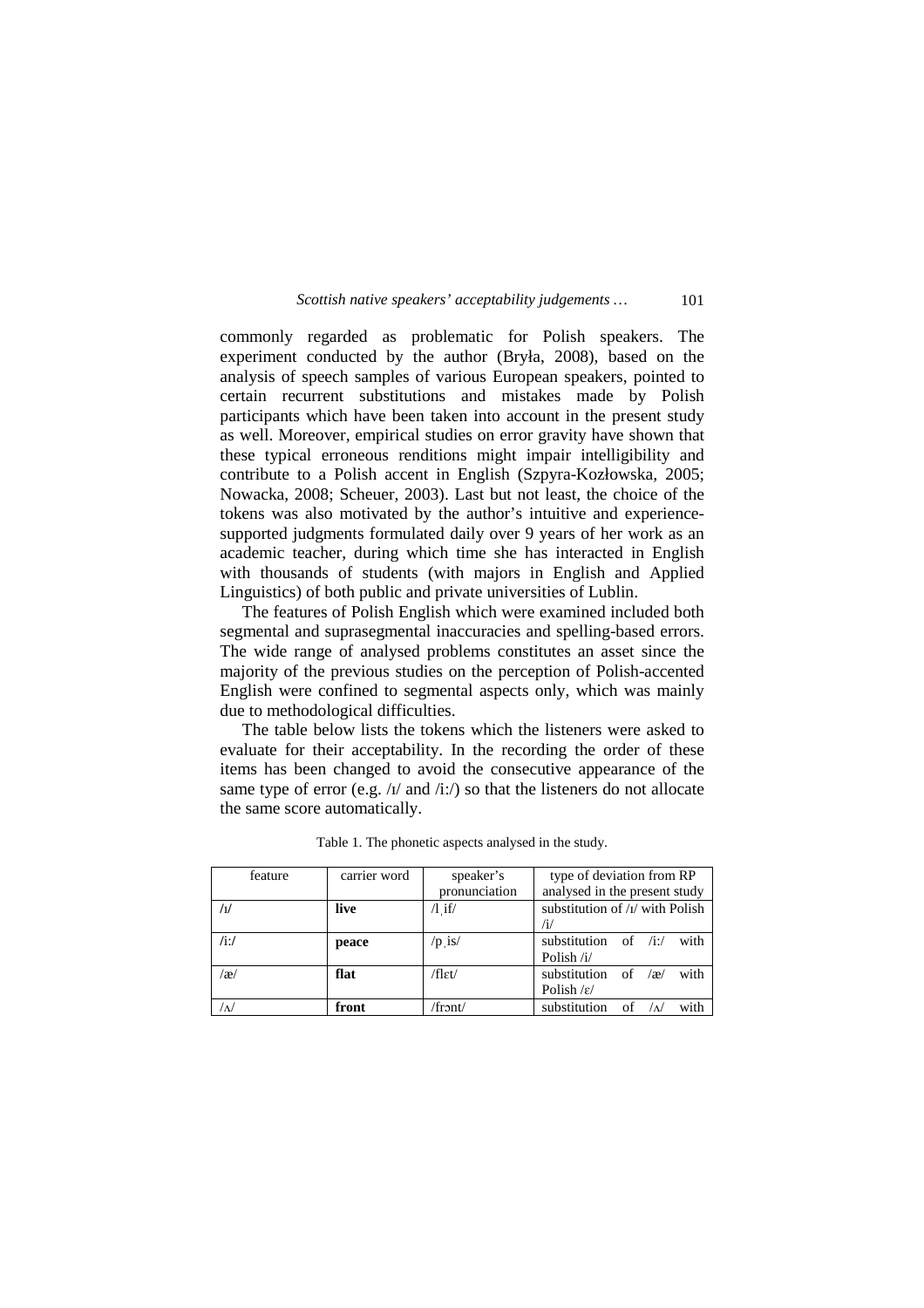|                   |          |                    | Polish /ɔ/                                                                                             |  |
|-------------------|----------|--------------------|--------------------------------------------------------------------------------------------------------|--|
| $/\sigma$         | look     | $/$ luk $/$        | substitution of $/\sigma$ / with<br>Polish /u/                                                         |  |
| $/u$ :/           | choose   | $/t$ sus $\sqrt{}$ | substitution of /u: / with<br>Polish /u/                                                               |  |
| $\alpha$ :/       | fast     | /fast/             | substitution of $\alpha$ :/<br>with<br>Polish /a/                                                      |  |
| /D/               | long     | $\sqrt{2n}$        | substitution of $/p/$<br>with<br>Polish $/2/$                                                          |  |
| $\overline{O}$ :/ | because  | $/b$ ikos/         | substitution of $\overline{O}$ :/<br>with<br>Polish $/2/$                                              |  |
| /3:               | bird     | $/b$ ert/          | substitution of $/3$ :/<br>with<br>Polish / $\varepsilon$ / followed by trilled<br>/r/                 |  |
| /e/               | better   | /bɛtɛr/            | substitution of $/e$<br>with<br>Polish $\frac{\varepsilon}{\varepsilon}$                               |  |
| /au/              | time     | /tajm/             | substitution of /a1 /<br>with<br>Polish /aj/                                                           |  |
| /el/              | take     | /tejk/             | substitution of /eɪ /<br>with<br>Polish / $\varepsilon$ / and glide                                    |  |
| /၁၀/              | go       | /gow/              | substitution of /ao/ with a<br>nasalized vowel and glide                                               |  |
| /ea/              | rare     | /rar/              | substitution of /ea/ with $/a/$<br>followed by $/r/$                                                   |  |
| /d/               | down     | /dawn/             | substitution alveolar /d/ with<br>its dental equivalent                                                |  |
| /ff               | speech   | /sp its/           | substitution of the palato-<br>alveolar affricate with its<br>Polish<br>post-alveolar<br>equivalent    |  |
| $\delta/$         | clothing | /klowvink/         | substitution of $\partial$ with<br>Polish /v/                                                          |  |
| $\int$            | social   | /sowsal/           | substitution of the palato-<br>alveolar fricative<br>with its<br>Polish<br>post-alveolar<br>equivalent |  |
| /h/               | home     | /howm/             | substitution of the glottal<br>fricative<br>with<br>its<br>velar<br>equivalent                         |  |
| /r/               | right    | /rajt/             | trilled pronunciation of the<br>frictionless continuant                                                |  |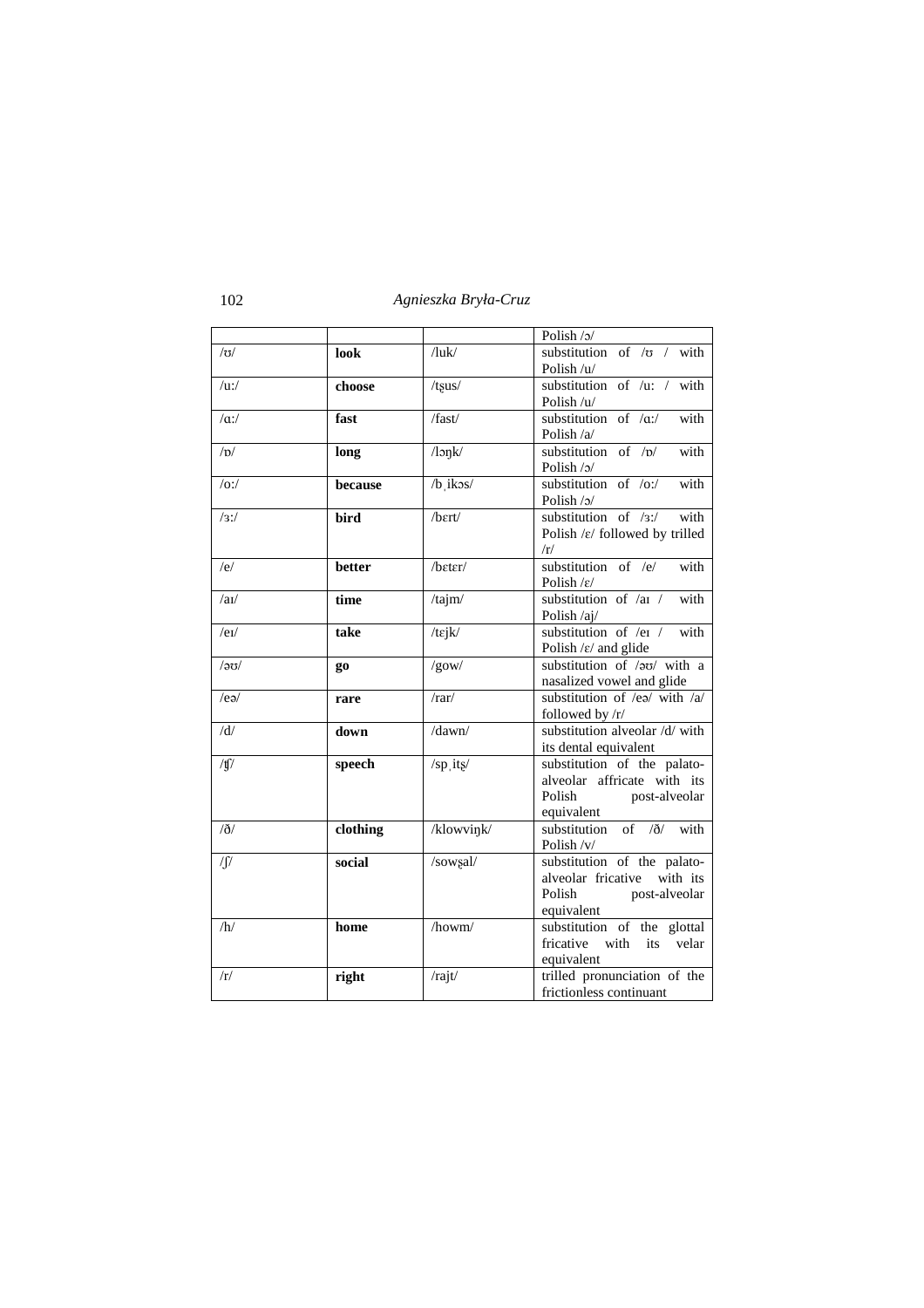| Scottish native speakers' acceptability judgements | 103 |
|----------------------------------------------------|-----|
|----------------------------------------------------|-----|

| rhoticity               | marks             | /marks/                   | pronouncing $/r/$ before a       |  |  |
|-------------------------|-------------------|---------------------------|----------------------------------|--|--|
|                         |                   |                           | consonant and word-finally       |  |  |
| H                       | all               | $\sqrt{c}$                | substituting the dark [1] with   |  |  |
|                         |                   |                           | clear $/l/$                      |  |  |
| /n/                     | sitting           | /sit_ink/                 | insertion<br>plosive<br>after    |  |  |
|                         |                   |                           | angma                            |  |  |
| aspiration              | culture           | /kaltse/                  | no aspiration of stressed /k/    |  |  |
| palatalisation          | feeling           | $/f$ il ink/              | palatalization of consonants     |  |  |
|                         |                   |                           | when followed by $/i/$           |  |  |
| weak forms              | this<br>of<br>all | /ol of vis tajm/          | no weak forms; using full        |  |  |
|                         | time              |                           | vowel instead of $\sqrt{2}$      |  |  |
| vowel reduction         | confident         | /kõwf ident/              | no vowel reduction; using        |  |  |
|                         |                   |                           | full vowel instead of $\sqrt{2}$ |  |  |
| final devoicing<br>have |                   | $/h$ $\epsilon$ f/        | final devoicing of obstruents    |  |  |
|                         |                   |                           | and shortening the preceding     |  |  |
|                         |                   |                           | vowel                            |  |  |
| word-stress             | computer          | /'kompjut $\varepsilon$ / | incorrect word-stress            |  |  |
| spelling induced        | doubt             |                           | pronouncing "silent" letters     |  |  |
| errors                  |                   |                           |                                  |  |  |
|                         |                   |                           |                                  |  |  |

 It should be noted that some of the departures from RP, commonplace in Polish-accented English, overlap with regular features of Standard Scottish English, e.g. final obstruent devoicing, fewer vowels, the lack of aspiration of stressed fortis plosives. Therefore, it is an important objective of the present study to investigate whether the listeners' linguistic background influences their evaluation of the non-native accent.

## 2.3. Procedure

The participants listened to 30 words listed in Table 1 read out by a Polish speaker of English. While listening, the judges were asked to decide whether the underlined parts of the words were pronounced correctly or not. If the latter was the case, they needed to evaluate the mispronunciation gravity on a Likert scale ranging from  $1$  (= very serious error) to  $5$  (= no error). The strength of this approach is that it overcomes the perennial problem with untrained judges having to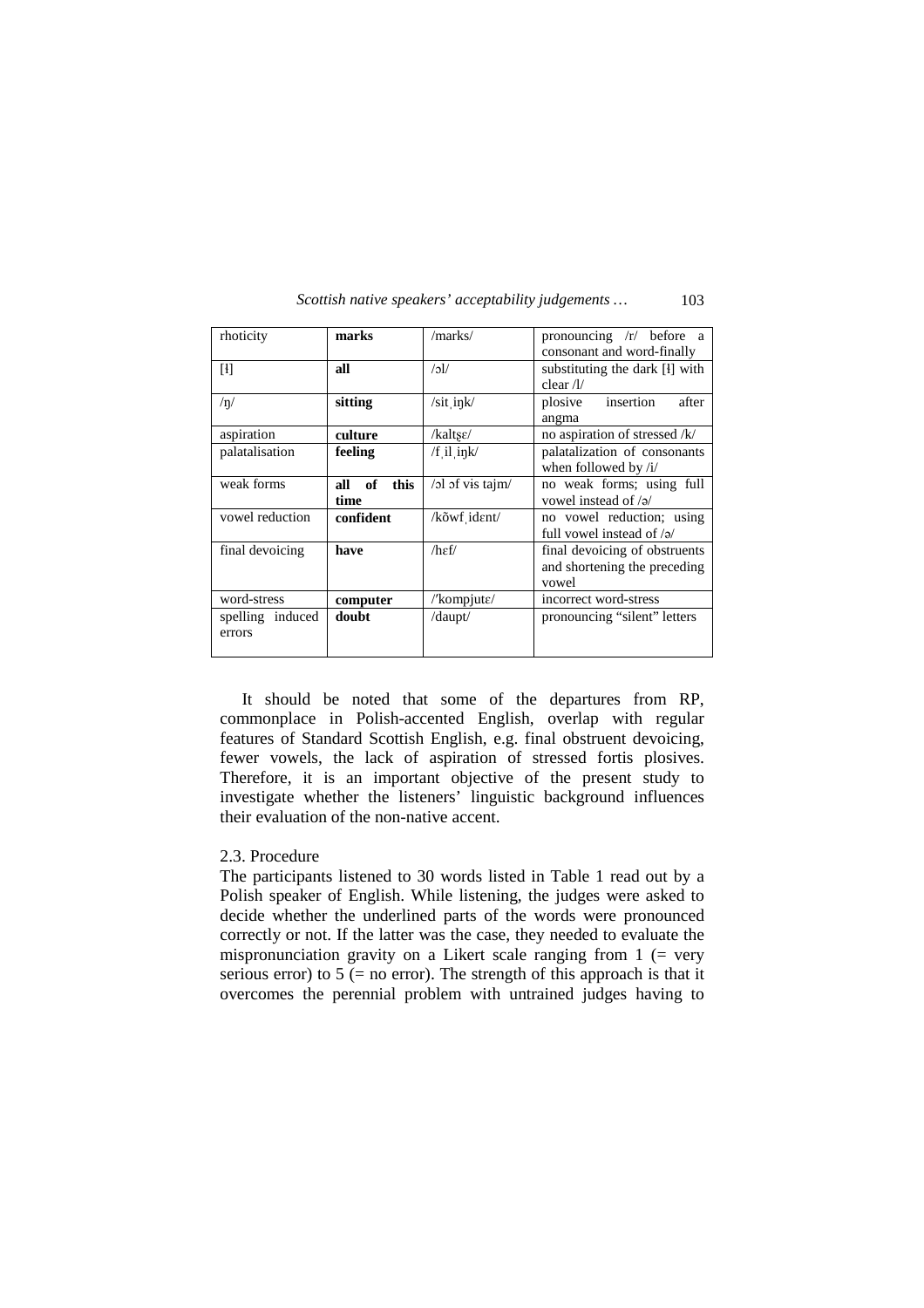report and label certain phonetic phenomena without possessing adequate knowledge and metaphonetic language. Another advantage of this method is that the errors are not presented as single deviations, but are accompanied with other phonetic errors typical of Polishaccented English.

 The goal of the experiment was to single out those aspects of Polish pronunciation in English which are considered the most erroneous (the least acceptable) by the Scottish listeners. Since in the present study the variables are not in normal distribution, the application of any parametric test was precluded. Therefore, the distribution of the scores was taken into consideration. A One-Proportion Test was performed, i.e. we calculated the number of scores below and above or equal 4 and compared the proportions within each group. The point of reference was set at 4, since on our scale this value refers to almost complete correctness  $(4 = "relatively$ irrelevant error"). It was assumed that if at least 50% of the assigned rates are below 4, a given feature of Polish-English is regarded an error. Analogically, if more than 50% of scores are equal or above 4, then a given feature is no departure from the norm. The threshold for the statistical analyses was set at  $\alpha = 0.05$ .

## 3. Results and discussion

The table below presents the results of the experiment. In the first column the investigated features of Polish-accented English are arranged in the ascending order with the least acceptable at the top. In the next column to the right the percentage of scores within the two categories (1-3 and 4-5) is included. The last column on the right displays the *p* values for the calculated proportions. In some cases p>0.05, which means that the null hypothesis cannot always be rejected and that the conclusions drawn here cannot be spread onto the whole population.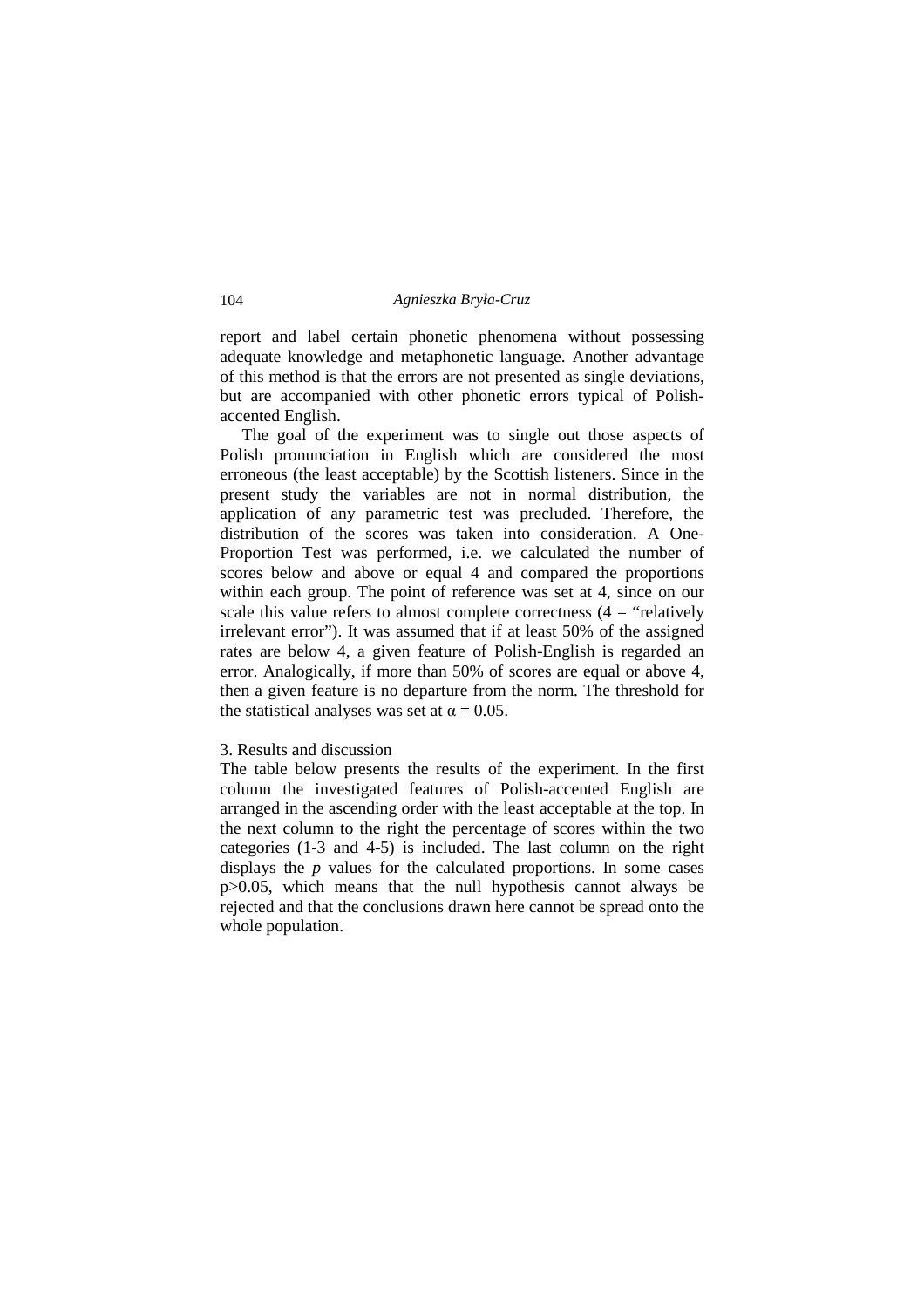|                                                  | One-Proportion Test (1-3)>50% |          |                    |
|--------------------------------------------------|-------------------------------|----------|--------------------|
| <b>Acceptability</b>                             | $1-3$ (%)                     | 4-5 $(%$ | Sig.<br>(1-tailed) |
| Spelling-based errors                            | 96.15                         | 3.85     | 0.000              |
| Substitution of /ea/                             | 96.15                         | 3.85     | 0.000              |
| Plosive insertion after angma                    | 96.15                         | 3.85     | 0.000              |
| Incorrect word-stress                            | 92.31                         | 7.69     | 0.000              |
| Substitution of /I/                              | 92.31                         | 7.69     | 0.000              |
| Substitution of $/i$ :/                          | 92.31                         | 7.69     | 0.000              |
| No vowel reduction                               | 92.31                         | 7.69     | 0.000              |
| No weak forms                                    | 92.31                         | 7.69     | 0.000              |
| Substitution of $/n/$                            | 88.46                         | 11.54    | 0.000              |
| Substitution of $\alpha$ :                       | 88.46                         | 11.54    | 0.000              |
| Final devoicing of lenis obstruents              | 69.23                         | 30.77    | 0.000              |
| Trilled pronunciation of the rhotic              | 69.23                         | 30.77    | 0.022              |
| Substitution of the palato-alveolar<br>fricative | 42.31                         | 57.69    | 0.216              |
| Substitution of /20/                             | 38.46                         | 61.54    | 0.882              |
| Dark [ł] pronounced as clear /l/                 | 38.46                         | 61.54    | 0.882              |
| Substitution of /al/                             | 38.46                         | 61.54    | 0.882              |
| Palatalisation                                   | 38.46                         | 61.54    | 0.882              |
| Substitution of the palato-alveolar<br>affricate | 38.46                         | 61.54    | 0.882              |
| Substitution of /a:/                             | 38.46                         | 61.54    | 0.882              |
| Substitution of the glottal fricative            | 34.62                         | 65.38    | 0.882              |

Table 2. The outcome of the One-Proportion Test for acceptability.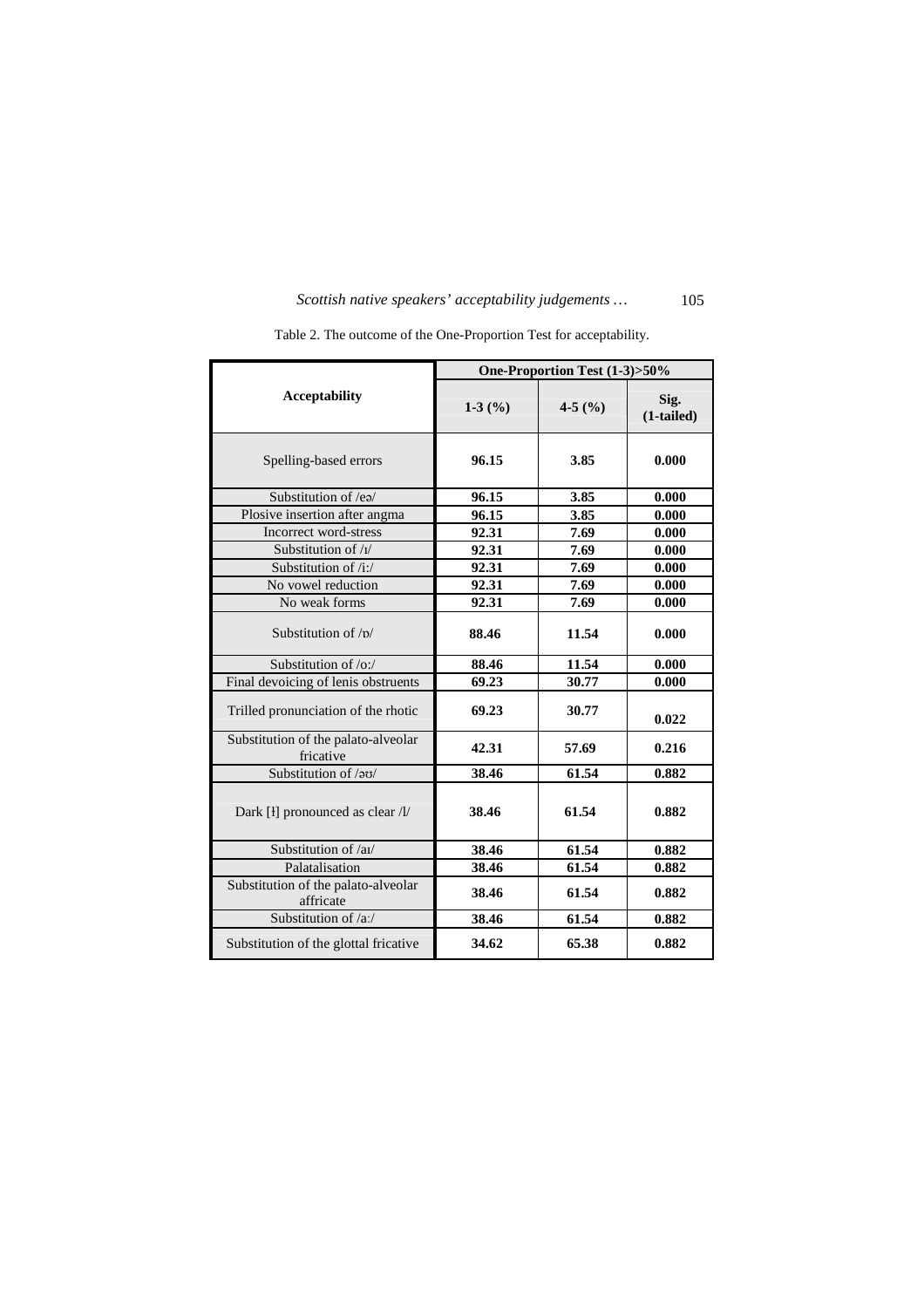106 *Agnieszka Bryła-Cruz* 

| Substitution of $\sqrt{3}$ .         | 34.62 | 65.38 | 0.945 |
|--------------------------------------|-------|-------|-------|
| Substitution of /e/                  | 34.62 | 65.38 | 0.945 |
| Substitution of the dental fricative | 34.62 | 65.38 | 0.945 |
| Substitution of $/u$ :/              | 34.62 | 65.38 | 0.000 |
| Substitution of $/ \sigma /$         | 34.62 | 65.38 | 0.000 |
| Substitution of /ei/                 | 34.62 | 65.38 | 0.882 |
| Substitution of $/\sqrt{ }$          | 34.62 | 65.38 | 0.000 |
| No aspiration                        | 34.62 | 65.38 | 0.882 |
| Rhoticity                            | 34.62 | 65.38 | 0.001 |
| Dental $\frac{d}{dx}$                | 34.62 | 65.38 | 0.945 |

 After dividing the features according to the highest frequency of scores at 1-3 or 4-5, the distribution of the listeners' rates was analyzed in order to establish which features correspond to particular categories within 1-3, namely which are deemed by the majority as "a very serious error," " a serious error," and "quite a serious error." This was performed in order to establish the hierarchy of error gravity.

 The following aspects were selected as the least acceptable characteristics of Polish accent in English ("a very serious error"): the substitutions of /eə/, the lack of vowel reduction, no weak forms and spelling-induced errors. The high position of the diphthong /eə/ in the list raises the question why the listeners proved so intolerant of this deviant realization given the fact that centring diphthong is not found in the Scottish vocalic inventory. One possible explanation could be the way in which this sound was distorted by the Polish speaker, i.e. *rare* was pronounced as /rar/. The letter «*a*» was interpreted as the Polish  $\alpha$  and not  $\epsilon$ , which would have been a much closer equivalent. Therefore, it is not so much the replacement itself, but rather spelling-induced departure from the target sound that may have caused little tolerance on the part of the English listeners. It would be insufficient to claim that mastering the quality of /eə/ should be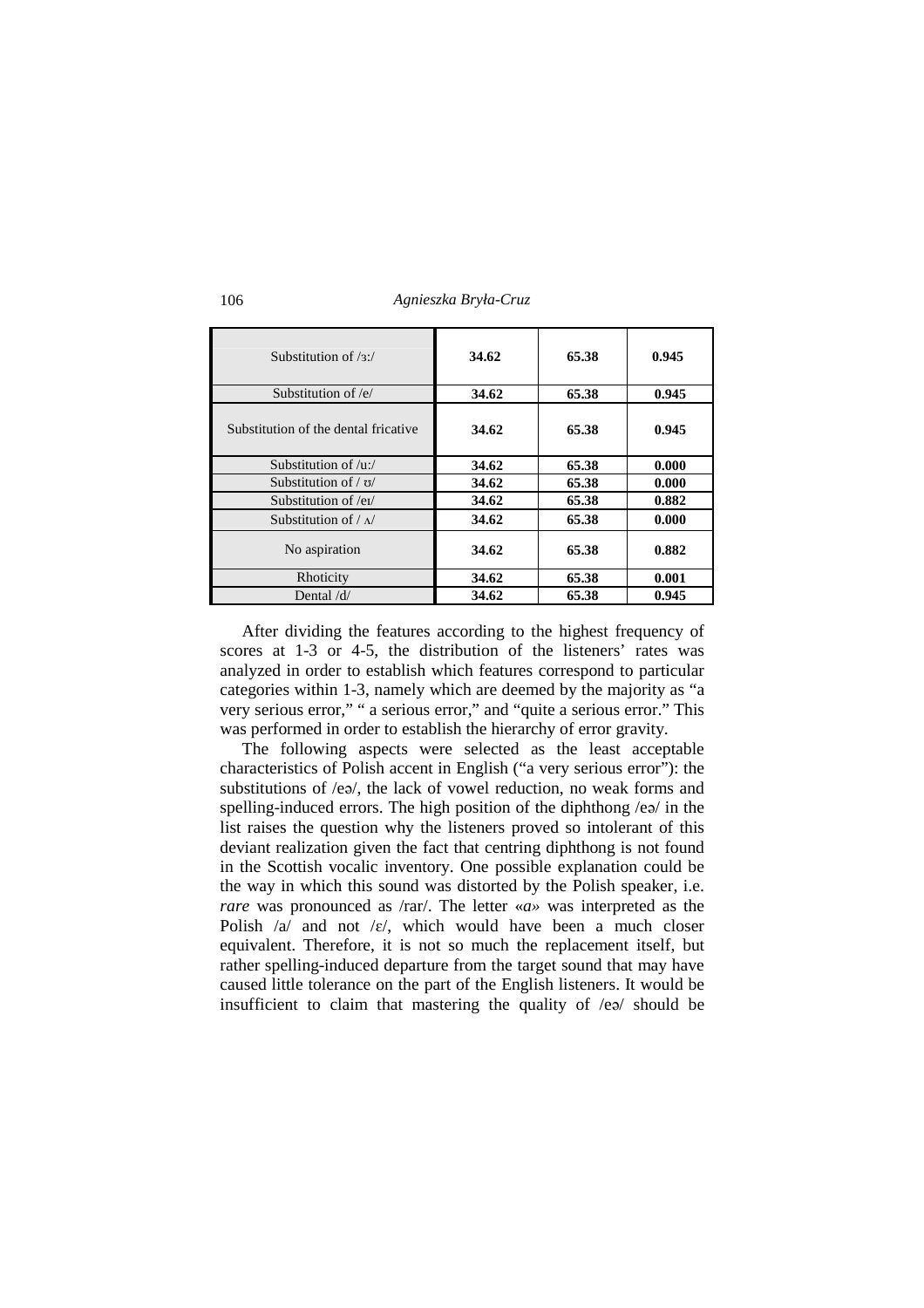targeted in phonetic instruction. What seems more vital is to make students sensitive to the distribution of this sound and draw their attention to the interplay between spelling and pronunciation.

 The category of "serious errors" involves plosive insertion after angma, substitutions of  $\frac{1}{1}$ ,  $\frac{1}{1}$ ,  $\frac{1}{\sqrt{1}}$ ,  $\frac{1}{\sqrt{1}}$  and  $\frac{1}{\sqrt{1}}$  as well as final obstruent devoicing. The score "quite a serious error" was ascribed to the trilled pronunciation of the rhotic.

 The following departures from RP were assessed as acceptable: substitution of the palato-alveolar fricative and affricate, vowel substitutions ( $\sqrt{2\pi}$ , /e/, /a:/, /3:/,  $\sigma$ /, /u:// $\sqrt{N}$ , /ei/, /ai), replacing the dental fricative and the glottal fricative, dark [ɬ] realised as clear /l/, the lack of aspiration, pronouncing the letter «r» in all contexts and the dental /d/. It should be noticed that the abovementioned consonants are replaced with close equivalents and cannot be confused with anything else. In other words, "acceptable" features are those which do not hinder intelligibility.

 Some of the judges' decisions on acceptability can be related to the variety they speak and the raters' choices can in part be explained by their linguistic background. In Scottish English /əʊ/ and /aɪ/ have several different realizations, which accounts for lenient judgements of their quality. One of the most acceptable aspects of Polish-accented English is absent from RP and found in Scottish English, i.e. pronouncing /d/ as a dental and not alveolar sound. Distorting the quality of /ei/ and /æ/ does not bother the listeners either and this might be due to the fact that in their own accent these two vowels are not used (the former is pronounced as /e/ and the latter is realized as a shorter and more advanced vowel). Failure to aspirate stressed fortis plosives is considered "no error" by the Scottish listeners. This reflects a heavy tendency of non-aspiration (or weak aspiration) in Scottish English (Wells, 1982; Scobbie et al., 2006). The RP contrast between /ʊ/ and /u:/ does not exist in SSE either, which means that *pool* and *pull* or *full* and *fool* are no longer minimal pairs but are pronounced with the same vowel /ʉ/ that is rounded, high central or even front - /ʏ/ (Wells, 1982). This might be the reason why the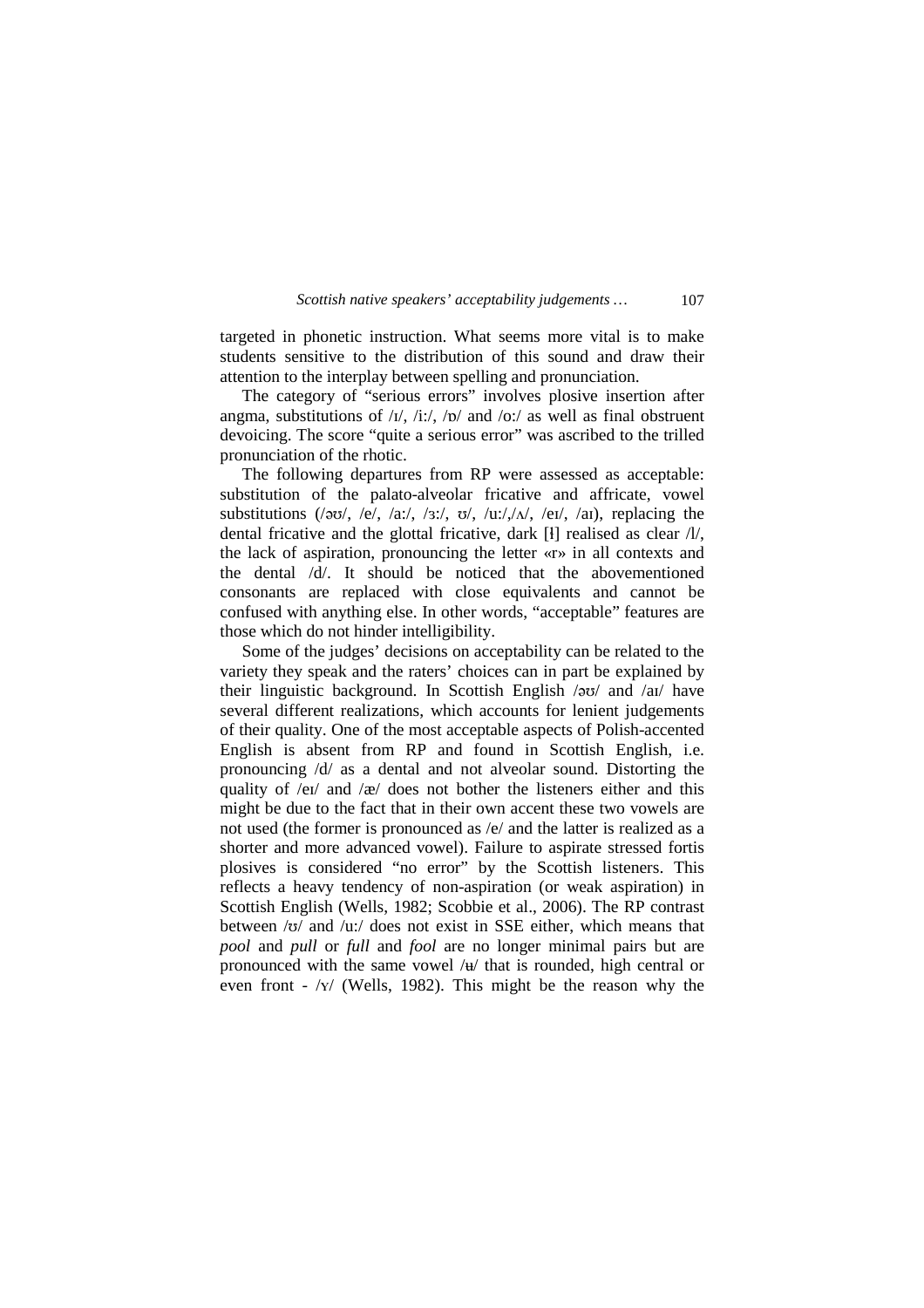listeners evaluated positively the substitutions of  $/\sigma$  and  $/\mu$ : with Polish /u/.

The trilled articulation of  $/r$  was regarded "quite a serious error" and this fact might appear surprising. Stereotypically, a strongly trilled /r/ is a salient feature of a Scottish accent. Yet, in reality a trill is fairly rare in SSE (Robinson & Crawford, 2011) and the most widespread realization of  $/r/$  is the post-alveolar approximant  $\lambda$  or the alveolar tap /ɾ/ word-initially and in an intervocalic position. The listeners' evaluations regarding this feature of Polish English as an error can be interpreted as an attempt to counter the widespread stereotype.

 It can be thus concluded that the raters are rather tolerant about certain phonetic properties of non-native realizations they themselves produce. However, the linguistic background of the Scottish listeners does not fully determine the scores ascribed to the phonetic properties of Polish English. It is sufficient to consider the plosive insertion after angma. The Scottish judges considered this aspect of Polish English to be an error even though in their own accent "ejective variants of wordfinal stops are common (typically  $/k$ , especially after  $/\eta$ " (Scobbie et al., 2006:11). Similarly, the inclusion of  $/p/$  and  $/o$ :/ substitutions among the least acceptable features asks for explanation. Firstly, Scottish English does not differentiate between the two vowels using in all contexts just one vowel similar to /o/. Secondly, the Polish /ɔ/ is not exceptionally remote from /o/ or /ɒ/ found in RP. In this particular case it is fairly difficult to account for the listeners' motivation in treating the substitution of this vowel so harshly.

 One possible explanation could be the social prestige of different pronunciation variants, which means that the socially stigmatized markers of non-native speech are evaluated more harshly even if they occur in regional accents of English (Johansson, 1975).

 It should also be noted that the participants do not form a homogenous group as indicated by quite a considerable dispersion in their evaluations. This supports the claim made by Ludwig (1982:278) that "even with a relatively homogenous speech community considerable variation exists as to what constitutes acceptability – and what constitutes an error." This means that most decisions are highly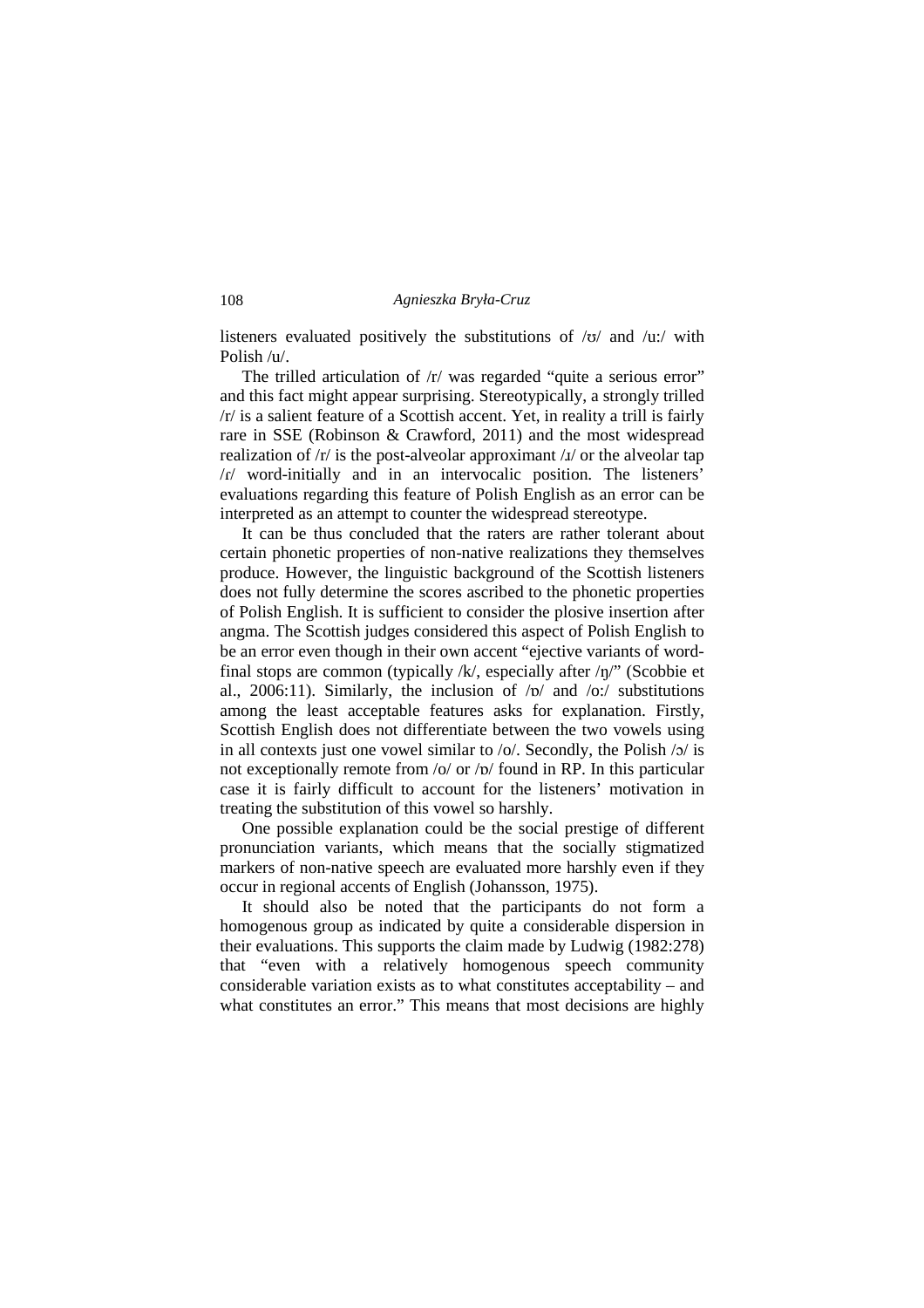individual as they are influenced by sociolinguistic factors such as age, sex and education. Therefore, the raters' linguistic background is not the only determiner of which features of non-native accent are acceptable and which are not. Moreover, acceptability is the most subjective factor employed in the accent evaluation studies.

 Yet, the outcome of the present study allows for formulating certain generalizations. In the light of the data obtained the following phonetic priorities can be proposed for Polish learners whose target interlocutors are the Scottish:

- 1. Eliminating spelling-induced mispronunciations
- 2. Proper word-stress
- 3. Vowel reduction
- 4. Weak forms
- 5. Vowels (/ɪ/, /i:/, /ɒ/, /o:/)
- 6. Properly realised velar nasal (with no accompanying plosive)
- 7. The rhotic pronounced as the frictionless continuant
- 8. Maintaining voicing in word-final obstruents

 It is worth noting that the outcome of the present experiment is congruent with research conducted by Szpyra-Kozłowska (2005; 2013), who makes a claim that the main focus of phonetic instruction should be on practice of whole words commonly mispronounced by language learners. In another study carried out by the present author (Bryła-Cruz, 2016) spelling-induced errors have proved critical to as many as four variables, i.e. intelligibility, foreign-accentedness, annoyance and comprehensibility.

 The list of phonetic priorities includes proper word-stress, vocalic contrasts, properly realized velar nasal and maintaining voicing in word-final obstruents. These features have emerged relevant for ensuring intelligibility and / or reducing foreign-accentedness in previous research on Polish-accented English (Majer, 2002; Scheuer, 2003; Gonet & Pietroń, 2004; Nowacka, 2008).

 It must be underlined that the present experiment has focused primarily on segmental phonetics and it is by no means claimed here that prosody should be neglected in pronunciation instruction. How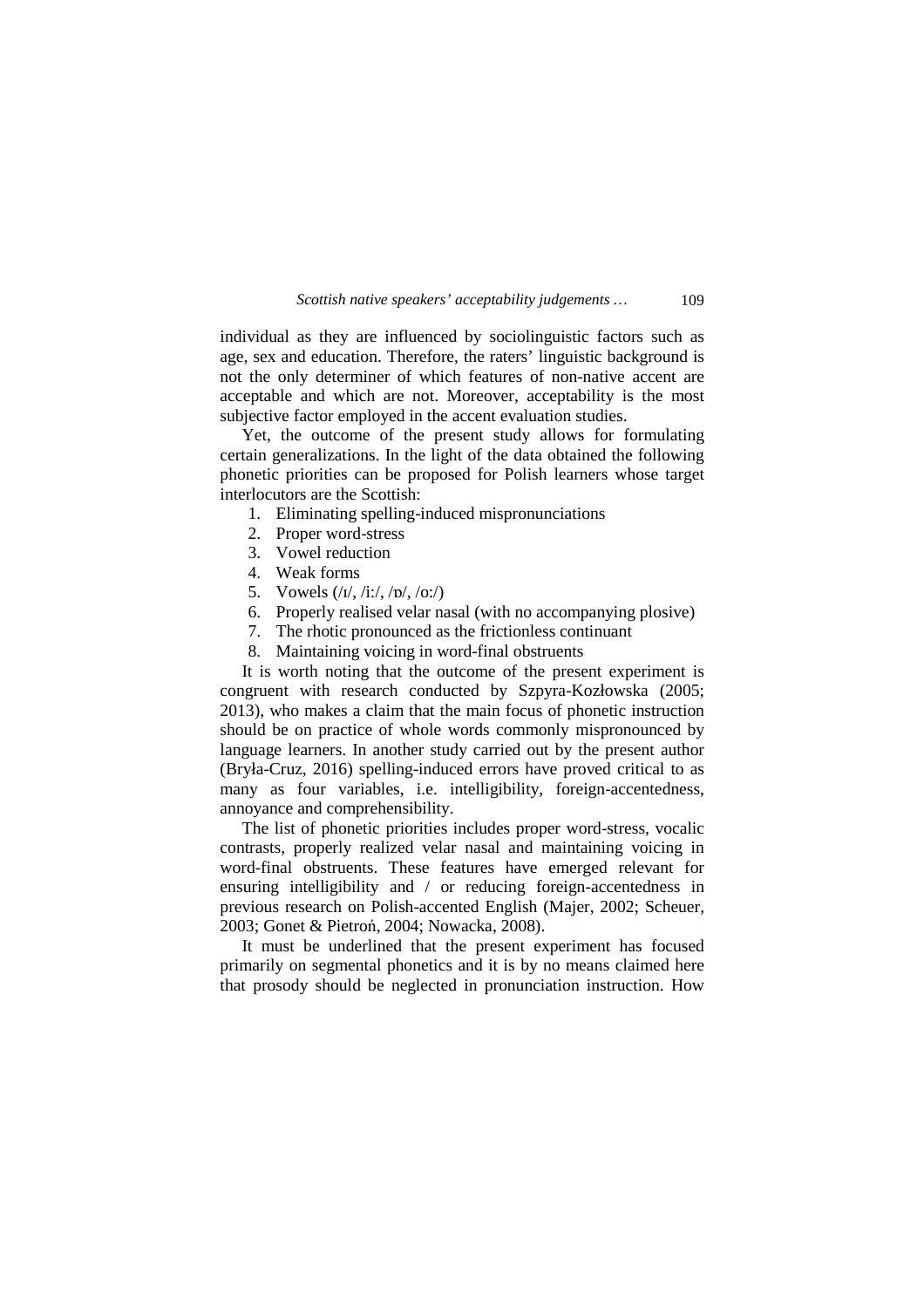native English speakers evaluate non-native intonation and rhythm should be definitely investigated in future studies.

## 4. Conclusion

The present research has investigated the notion of acceptability of Polish English pronunciation to Scottish listeners. The judges were asked to evaluate 30 features typical of Polish accent with respect to their acceptability. Establishing the hierarchy of errors has allowed to formulate phonetic priorities in teaching pronunciation to Poles who intend to communicate with native speakers of Scottish English.

 The study corroborates the outcomes of the previous experiments, namely that English pronunciation norms are not monolithic and certain pronunciation "errors" are judged to be more acceptable if they are widespread among native speakers of English. The lack of aspiration, dental  $\frac{d}{dx}$  and the neutralization of the  $\frac{dv}{dx}$  contrast were considered "no error" and they are also found in Standard Scottish English. However, adopting the criterion of accent similarity is a heavy tendency rather than an easily predictable pattern, which means more empirical research on various L1s and L2s is still needed.

#### References

- Aitken, A. J. (1981). The Scottish vowel length rule, in: M. L. Benskin (ed.) *So Many People, Languages, and Tongues*. Edinburgh: Middle English Dialect Project, 131-157.
- Bayley, R. (2000) Second Language Acquisition and variationist linguistics. *American Speech* 75(3), 288-290, http://dx.doi.org/10.1215/00031283-75- 3-288.
- Bryła, A. (2010) Phonetic properties of Euro-English empirical evidence, in: E. Waniek-Klimczak (ed.) *Issues in Accents of English 2: Variability and Norm*. Newcastle-upon-Tyne: Cambridge Scholars Publishing Company, 37-60.
- Bryła-Cruz, A. (2016) *Foreign Accent Perception. Polish English in the British Ears*. Newcastle-upon-Tyne: Cambridge Scholars Publishing.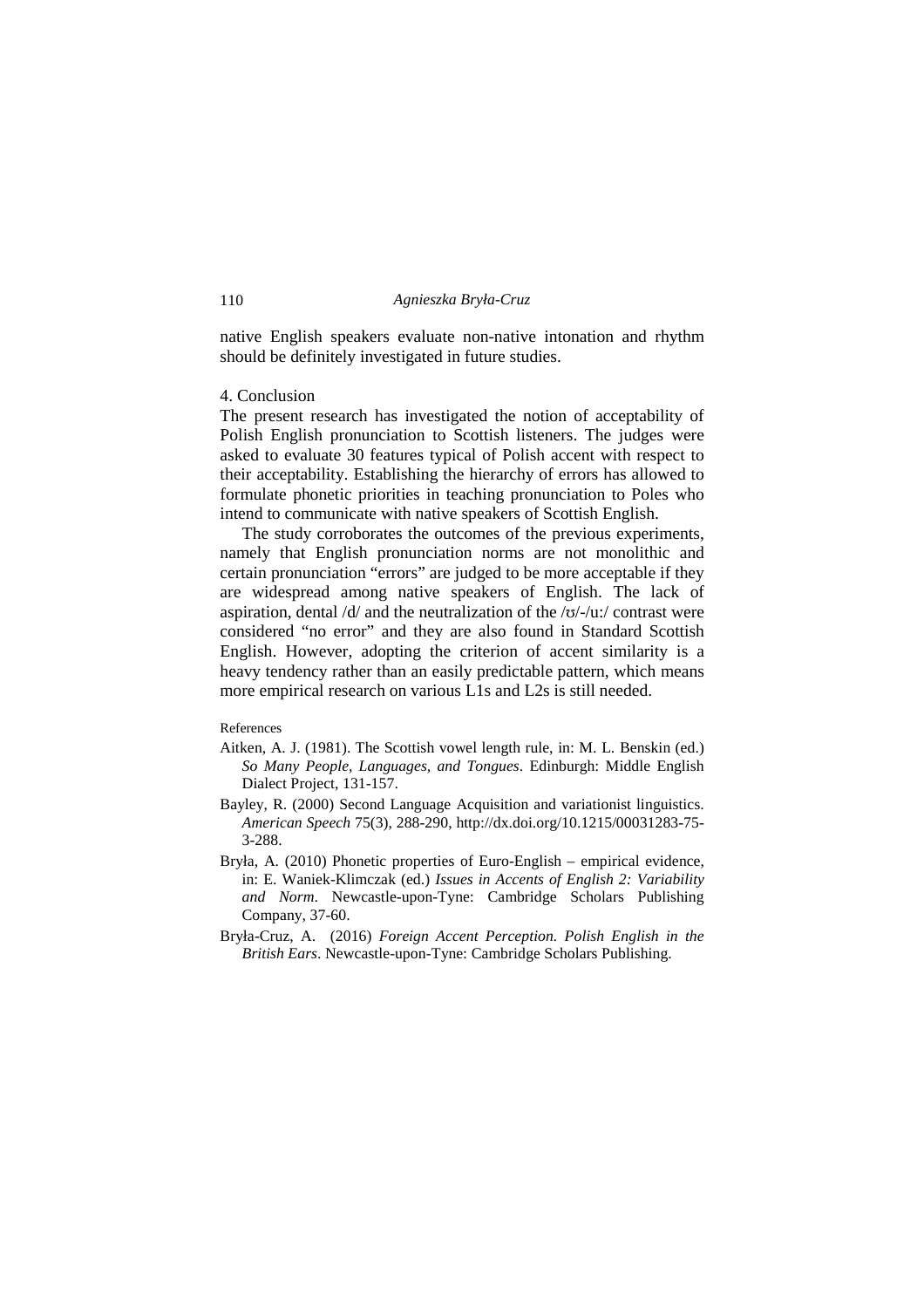*Scottish native speakers' acceptability judgements …* 111

- Dalton-Puffer, C., G. Kaltenboeck and U. Smit (1997) Learner attitudes and L2 pronunciation in Austria. *World Englishes* 16(1), 115-128, http://dx.doi.org/10.1111/1467-971X.00052.
- Gonet, W., G. Pietroń (2004) The Polish tongue in the British ear, in: E. Waniek-Klimczak and W. Sobkowiak (eds.) *Zeszyty Naukowe PWSZ w Koninie*. Konin: PWSZ, 56-65.
- Johansson, S. (1975) *Papers in Contrastive Linguistics and Language Testing*. Lund: Gleerup.
- Kirkova-Naskova, A. (2010) Native speaker perception of accented speech: the English pronunciation of Macedonian EFL learners. *Research in Language* 8(10), 1-21, http://dx.doi.org/10.2478/v10015-010-0004-7.
- Ludwig, J. (1982) Native-speaker judgments of second language learner's efforts at communication: a review. *Modern Language Journal* 66, 274- 283, http://dx.doi.org/10.1111/j.1540-4781.1982.tb06989.x.
- Majer, J. (2002) Sick or seek? Pedagogical phonology in teacher training, in: E. Waniek-Klimczak and P.J. Melia (eds.) *Accents and Speech in Teaching English Phonetics and Phonology*. Berlin: Peter Lang, 153-176.
- Nowacka, M. (2003) Analiza i ocena wymowy słuchaczy NKJO w Rzeszowie, in: W. Sobkowiak and E. Waniek-Klimczak (eds.) *Zeszyt Naukowy Instytutu Neofilologii (2). Pokłosie konferencji "Dydaktyka fonetyki – teorie a praktyka*" Wąsosze k. Konina 10-12 maja 2002, Konin: PWSZ.
- Nowacka, M. (2008) Do students and native/non-native teachers rate pronunciation differently? in: R. Kiełtyka, D. Osuchowska and E. Rokosz-Piejko (eds.) *Language, Literature, Culture and Beyond*. Rzeszów: Wydawnictwo Uniwersytetu Rzeszowskiego, 122-137.
- Scobbie, J.M., O.B. Gordeeva B. and Matthews (2006) Acquisition of Scottish English Phonology, an overview. *QMUC Speech Science Research Centre Working Paper WP-7*.
- Scheuer, S. (2003) What to teach and what not to teach? Some reflections on the relative salience of L2 phonetic errors, in: W. Sobkowiak and E. Waniek-Klimczak (eds.) *Zeszyt Naukowy Neofilologii (2)*. Konin: PWSZ, 93-99.
- Sobkowiak, W. (1996). *English Phonetics for Poles*. Poznań: Bene Nati.
- Sobkowiak, W. and J. Szpyra-Kozłowska (1995) *Workbook in English Phonetics*, Poznań: Nakom.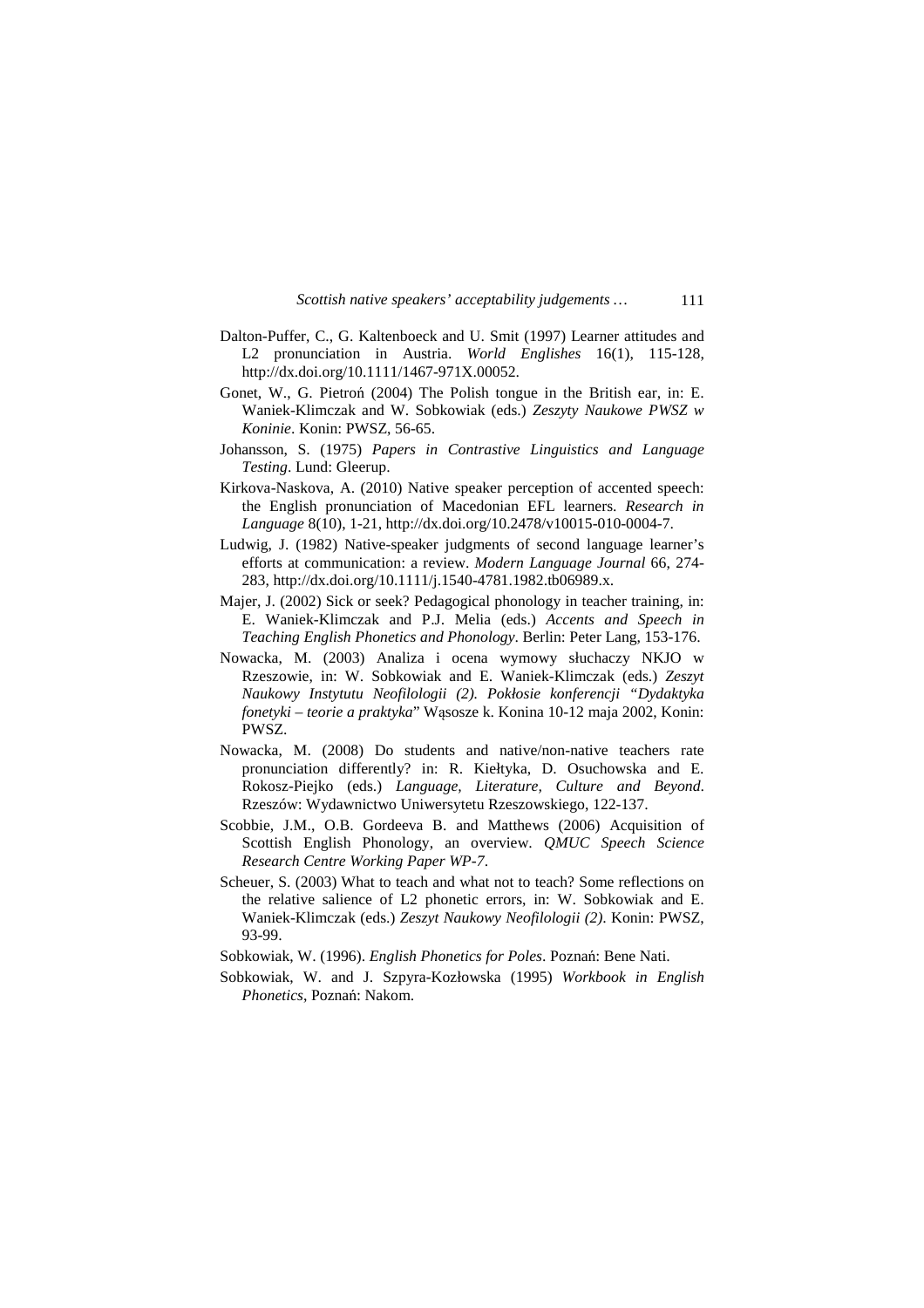- Stuart-Smith, J. (2004) Scottish English: phonology, in: E. Schneider, K. Burridge, B. Kortmann, R. Mesthrie and C. Upton (eds.) *A Handbook of Varieties of English*. Berlin: Kösel GmbH & Co. KG, Altusried, 47-67.
- Szpyra-Kozłowska J. (2003) Lingua Franca Core and the Polish learner, in: E. Waniek-Klimczak and W. Sobkowiak (eds.) *Dydaktyka Fonetyki Języka Obcego*. Zeszyty Naukowe Państwowej Wyższej Szkoły Zawodowej w Płocku, Neofilologia tom V. Płock: Wydawnictwo PWSZ w Płocku, 193-210.
- Szpyra-Kozłowska, J. (2005) Intelligibility versus Polish accent in English. *Studia Phonetica Posnaniensia. An International Journal for Linguistic Phonetics Vol. 7*, Poznań: Wydawnictwo Naukowe Poznań, 59-73.
- Szpyra-Kozłowska, J. (2013) On the irrelevance of sounds and prosody in foreign-accented speech, in: Ewa Waniek-Klimczak and Linda Shockey (eds.) *Teaching and Researching English Accents in Native and Nonnative Speakers*. Berlin: Springer Berlin Heidelberg, 15-29.
- Śpiewak, G. and L. Gołębiewska (2001) Polish speakers, in: M. Swan and B. Smith (eds.) *Learner English: A Teacher's Guide to Interference and Other Problems.* Cambridge University Press, 162-169, http://dx.doi.org/10.1017/CBO9780511667121.012.
- Trudgill, P. (1974) *Sociolinguistics: An Introduction*. Melbourne: Penguin Press.
- van den Doel, R. (2006) *How Friendly are the Natives? An Evaluation of Native-speaker Judgements of Foreign-accented British and American English*. Utrecht: Netherlands Graduate School of Linguistics (LOT).
- van den Doel, R. (2008) "I hear tomayto, you hear tomahto": The different perceptions of non-native speech by British, Irish and North American respondents, in. P. Ostalski (ed.) *Accents 2008. International Conference on Native and Non-native Accents of English*. Łódź: Łódź University Press, 52-53.
- Wells, J.C. (1986) *Accents of English: Volume 2*. Cambridge: Cambridge University Press.
- Young, C.E. (2003) College students' reactions to accents of L2 learners of Spanish and English, in: L. Sayahi (ed.) *Selected Proceedings of the First Workshop on Spanish Sociolinguistics*. Somerville, MA: Cascadilla Proceedings Project, 107-111.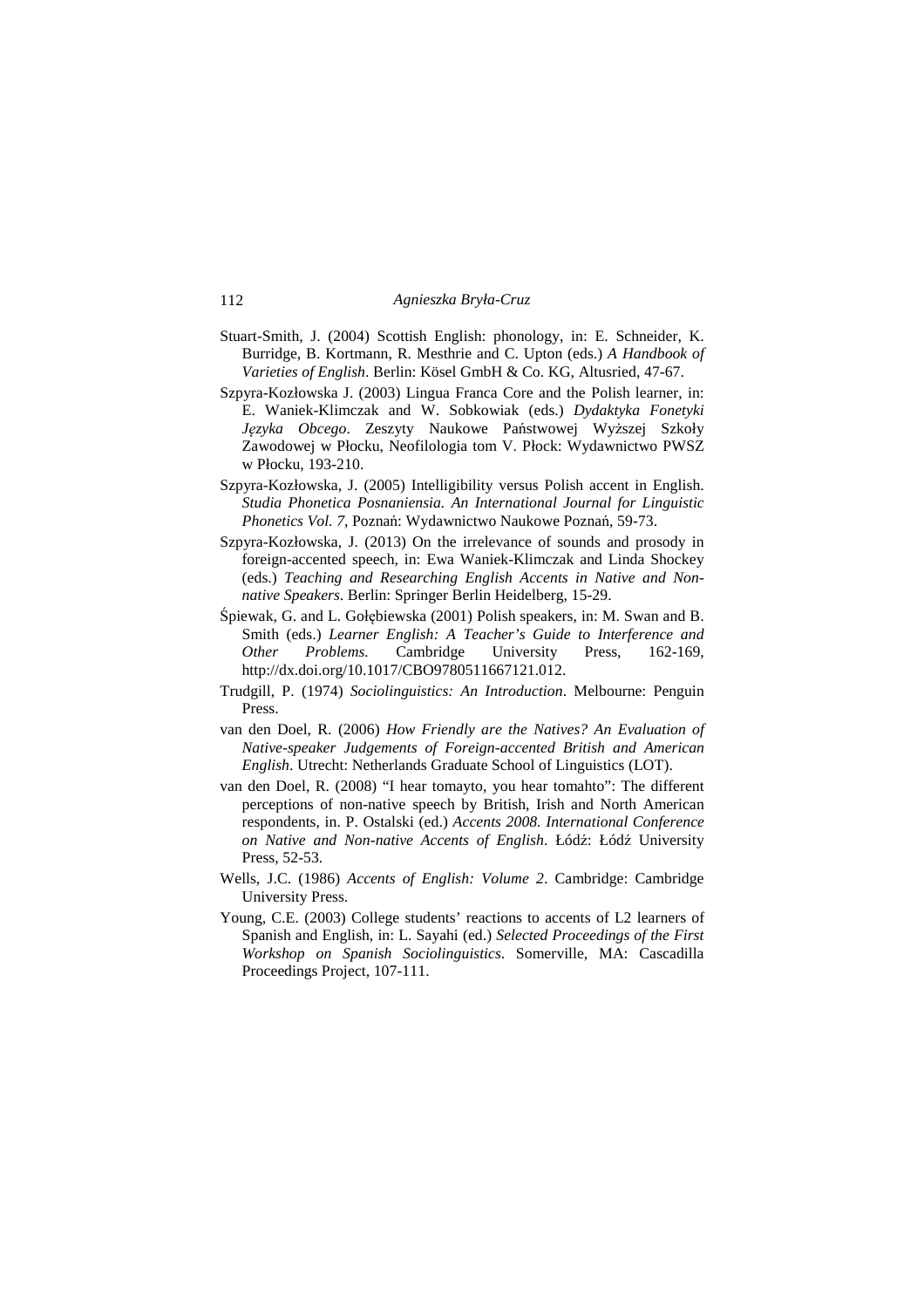Appendix 1. The list of carrier words used in the experiment

*All 30 entries below contain an underlined part written in bold. As you listen, decide how acceptable its pronunciation is by circling a number on a scale from 1 to 5 (1 = very serious error, 2 = serious error, 3 = quite serious error, 4 = relatively irrelevant error , 5 = no error). You will hear each entry twice with a two-second pause in between*. *The whole recording lasts less than 3 minutes.* 

 1. B**I**RD  $1 = \text{very serious error}, 2 = \text{ serious error}, 3 = \text{quite serious error}, 4 = \text{...}$ relatively irrelevant error  $, 5 =$  no error 2. COMFORT**A**BLE 1 = very serious error, 2 = serious error, 3 = quite serious error,  $4 =$ relatively irrelevant error , **5** = no error 3. **C**ULTURE 1 = very serious error, 2 = serious error, 3 = quite serious error,  $4 =$ relatively irrelevant error, **5** = no error 4. FR**O**NT 1 = very serious error, 2 = serious error, 3 = quite serious error,  $4 =$ relatively irrelevant error,  $5 =$  no error 5. **H**OME 1 = very serious error, 2 = serious error, 3 = quite serious error, 4 = relatively irrelevant error,  $5 =$  no error 6. L**O**NG 1 = very serious error, 2 = serious error, 3 = quite serious error,  $4 =$ relatively irrelevant error,  $5 = no$  error 7. R**A**RE  $1 = \text{very serious error}, 2 = \text{ serious error}, 3 = \text{quite serious error}, 4 = \text{http://www.e., if you're more than the same time.}$ relatively irrelevant error,  $5 = no$  error 8. SO**C**IAL **1** = very serious error, **2** = serious error, **3** = quite serious error, **4** = relatively irrelevant error,  $5 =$  no error 9. T**I**ME 1 = very serious error, 2 = serious error, 3 = quite serious error,  $4 =$ relatively irrelevant error,  $5 =$  no error 10. SPEE**CH** 1 = very serious error, 2 = serious error, 3 = quite serious error, 4 = relatively irrelevant error,  $5 =$  no error 11. **R**IGHT **1** = very serious error, **2** = serious error, **3** = quite serious error, **4** = relatively irrelevant error,  $5 = no$  error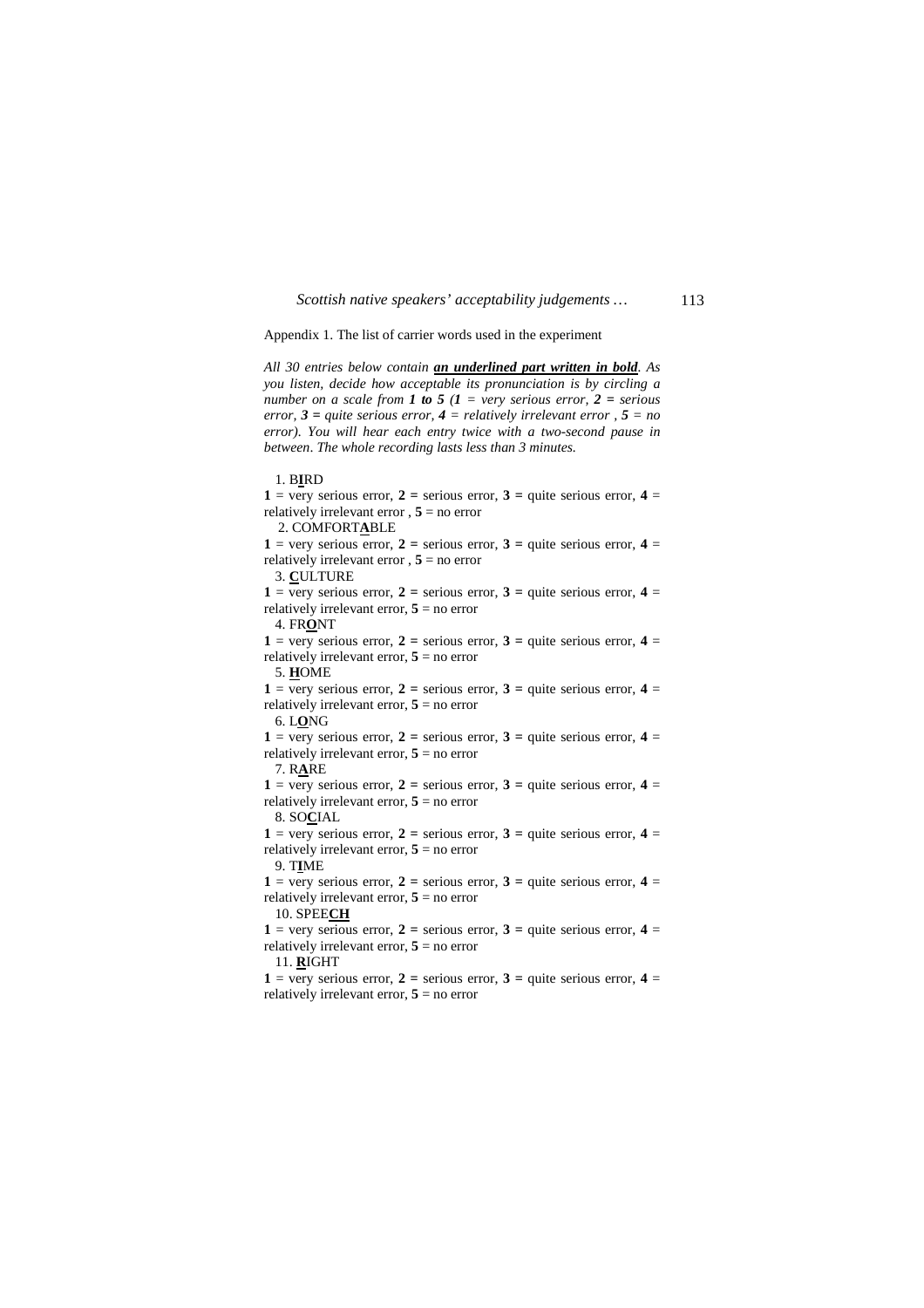12. L**OO**K **1** = very serious error, **2** = serious error, **3** = quite serious error, **4** = relatively irrelevant error,  $5 =$  no error 13. F**A**ST  $1 = \text{very serious error}, 2 = \text{ serious error}, 3 = \text{quite serious error}, 4 = \text{...}$ relatively irrelevant error, **5** = no error 14. G**O** 1 = very serious error, 2 = serious error, 3 = quite serious error,  $4 =$ relatively irrelevant error, **5** = no error 15. **F**EELING  $1 = \text{very serious error}, 2 = \text{ serious error}, 3 = \text{quite serious error}, 4 = \text{...}$ relatively irrelevant error,  $5 = no$  error 16. DOU**B**T 1 = very serious error, 2 = serious error, 3 = quite serious error,  $4 =$ relatively irrelevant error,  $5 = no$  error 17. **COM**PUTER 1 = very serious error, 2 = serious error, 3 = quite serious error,  $4 =$ relatively irrelevant error,  $5 =$  no error 18. CH**OO**SE 1 = very serious error, 2 = serious error, 3 = quite serious error,  $4 =$ relatively irrelevant error, **5** = no error 19. T**A**KE  $1 = \text{very}$  serious error,  $2 = \text{series}$  error,  $3 = \text{quite}$  serious error,  $4 = \text{series}$ relatively irrelevant error,  $5 =$  no error 20. SITT**ING** 1 = very serious error, 2 = serious error, 3 = quite serious error,  $4 =$ relatively irrelevant error,  $5 = no$  error 21. P**EA**CE 1 = very serious error, 2 = serious error, 3 = quite serious error, 4 = relatively irrelevant error,  $5 = no$  error 22. L**I**VE **1** = very serious error, **2** = serious error, **3** = quite serious error, **4** = relatively irrelevant error,  $5 = no$  error 23. HA**V**E 1 = very serious error, 2 = serious error, 3 = quite serious error,  $4 =$ relatively irrelevant error,  $5 =$  no error 24. FL**A**T 1 = very serious error, 2 = serious error, 3 = quite serious error, 4 = relatively irrelevant error,  $5 =$  no error 25. **D**OWN **1** = very serious error, **2** = serious error, **3** = quite serious error, **4** = relatively irrelevant error,  $5 = no$  error